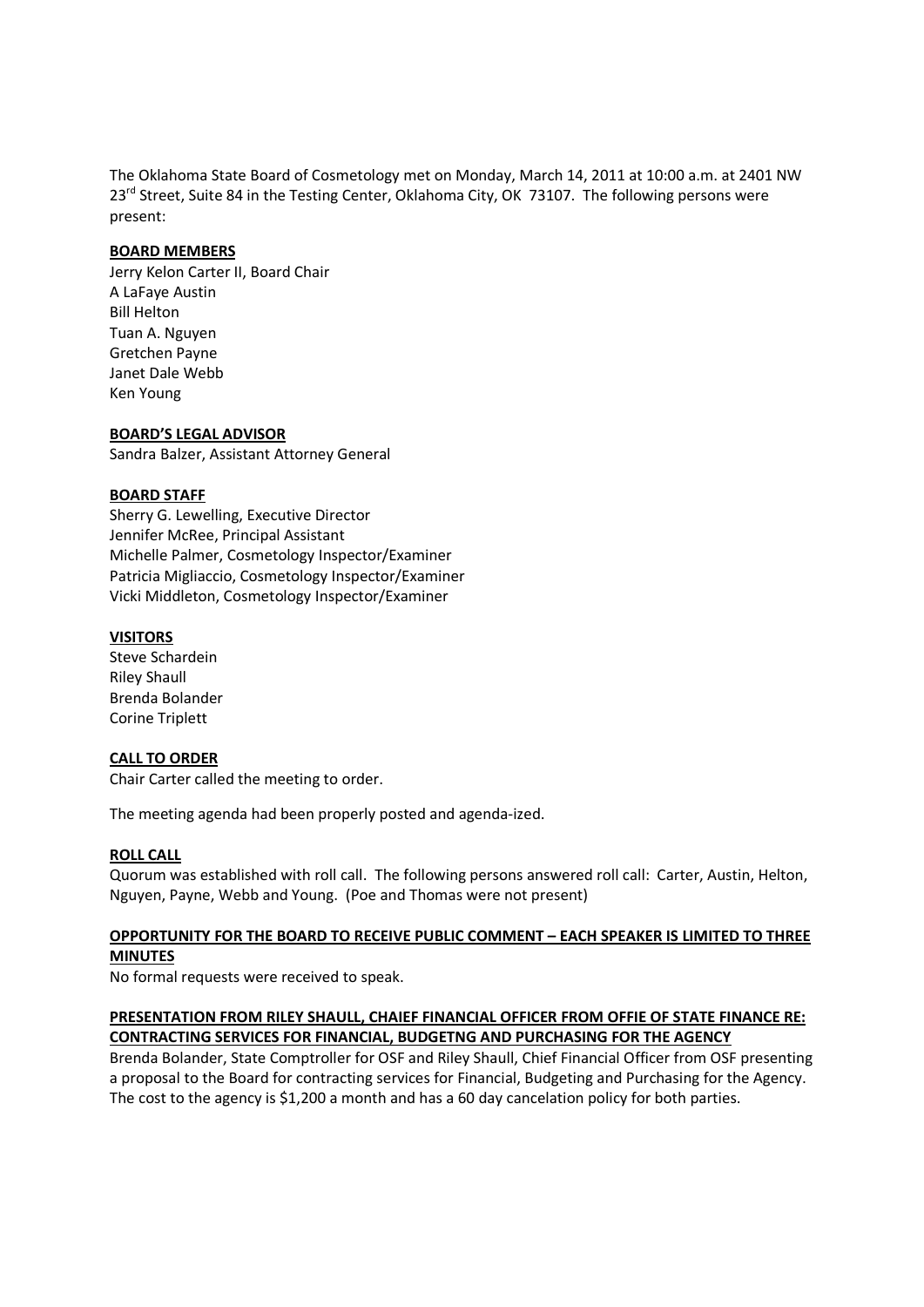### Page 2

Mr. Young requested a clearer budget report than what was received in the past. Mr. Shaull agreed to meet with the Budget Committee to get what report the Board and Committee wanted.

## **BOARD DISCUSSION AND POSSIBLE ACTION RE: APPROVAL OF OSF CONTRACTING SERVICES**

A motion was made by Ms. Payne to accept the proposal for contracting services from OSF as recommended by the Budget Committee.

VOTING: Austin, yes; Helton, yes; Nguyen, yes; Payne, yes; Webb, yes; and Young, yes. Motion passed.

# **BOARD DISCUSSION AND POSSIBLE ACTION RE: APPROVAL OF JANUARY 10, 2011 BOARD MEETING MINUTES**

A motion was made by Ms. Webb and seconded by Mr. Helton to approve the January 10, 2011 Board meeting minutes

VOTING: Austin, yes; Helton, yes; Nguyen, yes; Payne, yes; Webb, yes; and Young, yes. Motion passed.

# **DIRECTOR'S REPORT – SHERRY G. LEWELLING**

A written report was provided to the Board by Ms. Lewelling. In her report she welcomed Dawn Leonard, new Cosmetology Inspector who formally served as the Agency's Examiner. She also told of the progress for the On-line renewal process and reported that the agency would be conducting a soft launch of the project for testing.

# **BOARD DISCUSSION RE: STATE VEHICLES FOR INSPECTORS – A LAFAYE AUSTIN**

Ms. Lewelling reported that she had determined that it would not be cost effective to have an extra vehicle for staff to use as it would not be cost effective considering the minimal travel. She also reported that cars would be replaced at 100,000 miles and suv's and van's would be replaced at 120,000 miles. It was determined that this would be looked at again each year when the agency's budget is reviewed.

#### **BOARD COMMITTEE REPORTS**

# **BUDGET COMMITTEE – GRETCHEN PAYNE, CHAIR – REPORT FROM MEETING**

Ms. Payne stated that the committee already made their recommendation that the OSF contracting services be acceptable as discussed at their meeting in the morning.

### **LEGISLATIVE COMMITTEE – BILL HELTON, CHAIR – REPORT FROM MEETING**

Mr. Helton stated that the committee met in the morning and discussed Senate Bill 772.

#### **BOARD DISCUSSION AND POSSIBLE ACTION RE: CS SENATE BILL 772**

Mr. Helton stated that the Consolidation Bill is to put regulatory Boards under the Department of Commerce and make them all Advisory Boards.

Chair Carter explained that this was an attempt to cut the State's expenses. He also announced that the Bill would go to the Senate floor this Thursday and that provided there was not a quorum of members, those who could, were welcome to go speak to the Bill Authors regarding the Board's position after the meeting.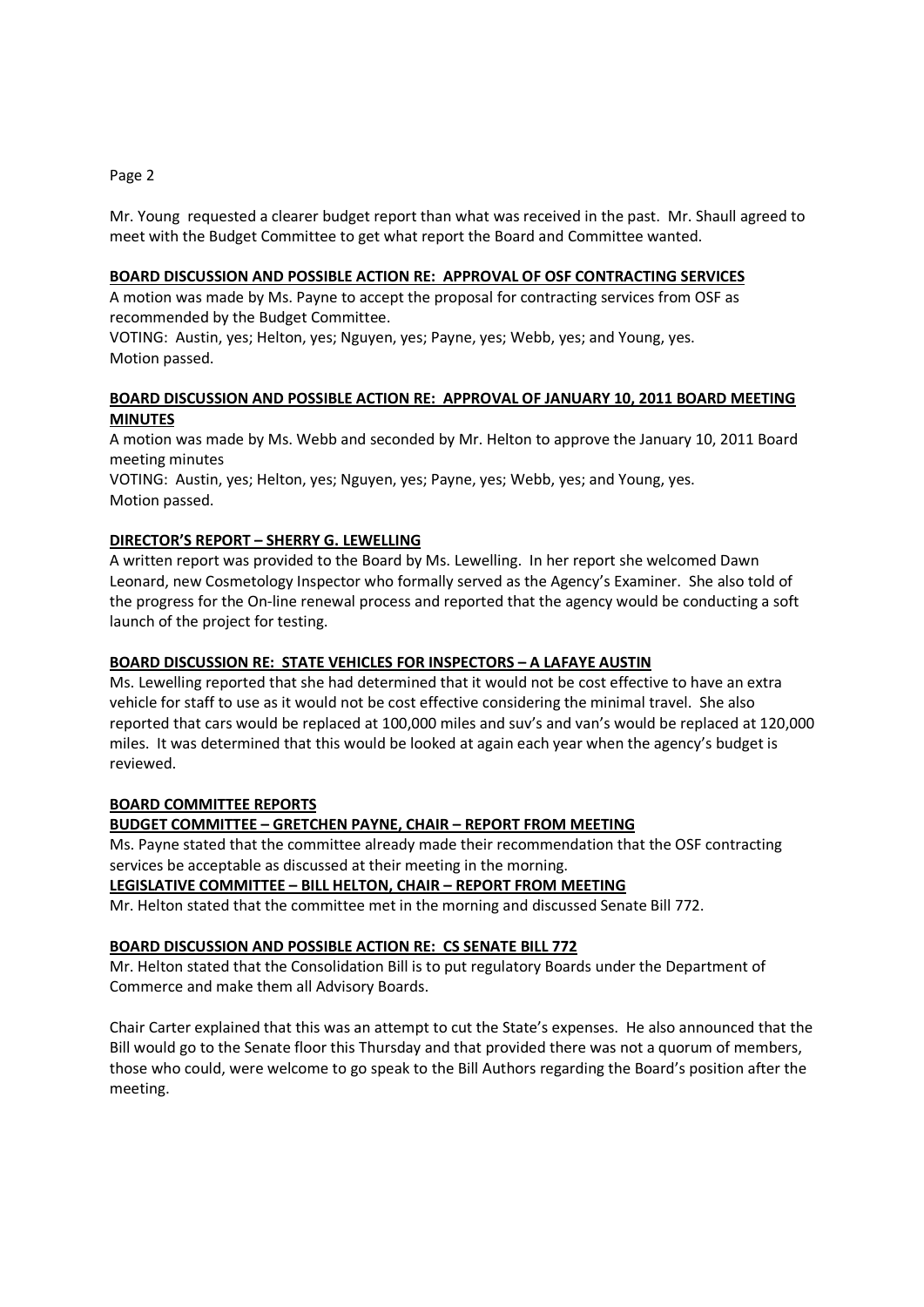# **BOARD DISCUSSION AND POSSIBLE ACTION RE: APPROVAL OF SALARY INCREASES FOR CLASSIFIED AND UNCLASSIFIED AGENCY EMPLOYEES IN ACCORDANCE WITH THE CRITERIA SET FORTH IN THE BOARD APPROVED AND OPM APPROVED SALARY ADMINISTRATION PLAN**

A motion was made by Mr. Helton and seconded my Ms. Payne to approve the salary increases for classified and unclassified agency employees in accordance with the criteria set forth in the Board approved and OPM approved salary administration plan.

VOTING: Austin, yes; Helton, yes; Nguyen, yes; Payne, yes; Webb, yes; and Young, yes. Motion passed.

# **BOARD DISCUSSION AND POSSIBLE ACTION RE: APPROVAL FOR AGENCY FINANCIAL AUDIT – A LAFAYE AUSTIN**

Ms. Austin explained that normally it is procedure to request a financial audit with a Director or financial personnel change. She stated that since Ms. Lewelling does not believe there has been any criminal wrong doing and since OSF is taking over the financial responsibilities for the agency, she no longer feels it is necessary at this time.

Ms. Lewelling stated that if something arises or is brought to her attention in the future that leads her to believe there is a problem, she would not hesitate to call a special meeting, if necessary, to recommend to the Board that an Agency Financial Audit be conducted.

No action was taken on this agenda item.

# **NEW BUSINESS NOT KNOWN OR WHICH COULD NOT HAVE BEEN REASONABLY FORESEEN PRIOR TO POSTING OF MEETING AGENDA – 25 O.S. 311 (A)(9)**

No new business was heard.

# **BOARD ADJOURNMENT**

Chair Carter announced the meeting to be adjourned.

Page 3